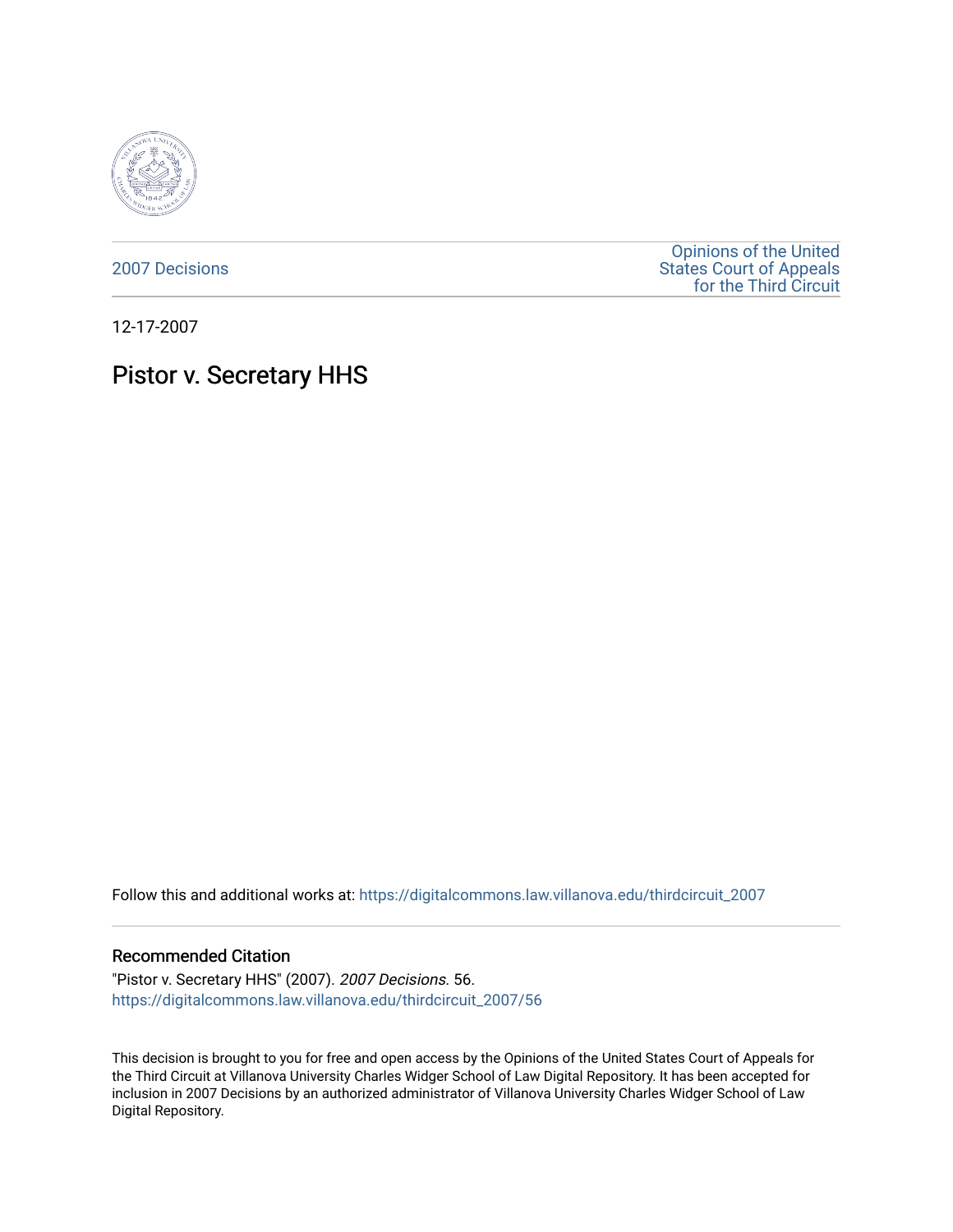## NOT PRECEDENTIAL

# UNITED STATES COURT OF APPEALS FOR THE THIRD CIRCUIT

No. 06-4295 \_\_\_\_\_\_\_\_\_\_\_

\_\_\_\_\_\_\_\_\_\_\_

CHRISTINE PISTOR, an individual,

Appellant

v.

TOMMY G. THOMPSON, SECRETARY OF HEALTH AND HUMAN SERVICES, an individual; COMMISSIONER OF THE SOCIAL SECURITY ADMINISTRATION, Joanne B. Barnhart, an individual

\_\_\_\_\_\_\_\_\_\_\_

On Appeal from the United States District Court for the District of New Jersey (D.C. Civil No. 05-cv-04506) District Judge: The Honorable Jerome B. Simandle

Submitted Under Third Circuit LAR 34.1(a) July 13, 2007

\_\_\_\_\_\_\_\_\_\_\_

Before: RENDELL, AMBRO, and NYGAARD, Circuit Judges.

(Filed: December 17, 2007)

\_\_\_\_\_\_\_\_\_\_\_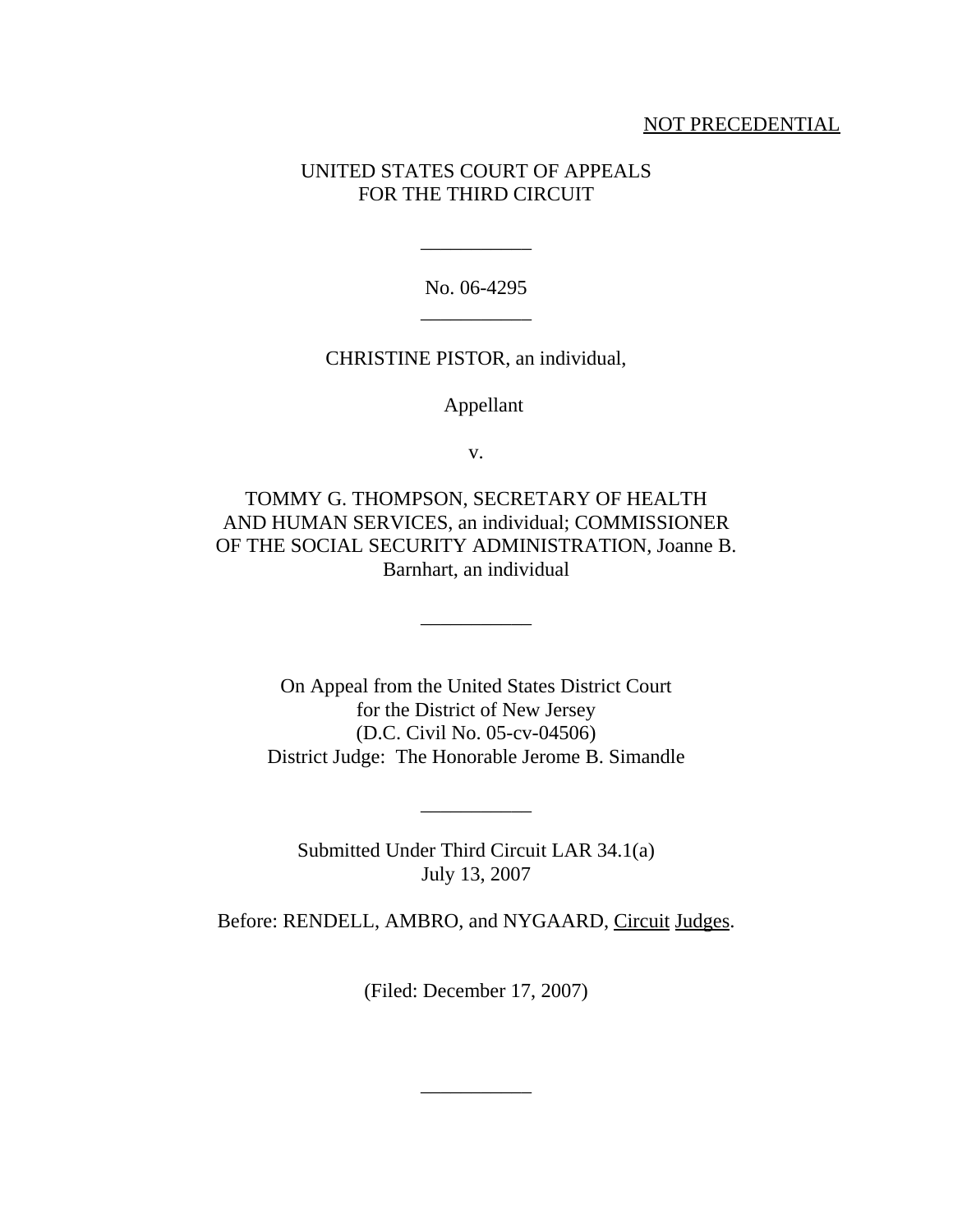## OPINION OF THE COURT \_\_\_\_\_\_\_\_\_\_\_

#### NYGAARD, Circuit Judge.

Because our opinion is wholly without precedential value, and because the parties and the District Court are familiar with its operative facts, we offer only an abbreviated recitation to explain why we will affirm the District Court's order.

Christine Pistor, formerly a bank teller, was terminated from her job, and enrolled in nursing school. She left school after her first semester, however, due to chest pains, shortness of breath, and feelings of fatigue. Pistor filed a claim for disability insurance benefits. A State agency physician reviewed her medical records and opined that she was occasionally able to lift and carry up to 20 pounds, and frequently lift and carry up to 10 pounds; she was able to sit, stand, and walk for about six hours in an eight-hour day; she had unlimited ability to push and pull; and she had no postural, manipulative, visual, communicative, or environmental limitations. A second agency physician affirmed these findings. The Social Security Administration denied Pistor's claims, and she sought a hearing before an ALJ.

After hearing testimony by Pistor and her companion, the ALJ denied her claims. In his decision, he conducted the SSA's five-step analysis to determine whether Pistor is "disabled." Under the Social Security Act, an applicant is "disabled" when she is unable to engage in any substantial gainful activity by reason of any medically determinable physical or mental impairment which can be expected to result in death or which has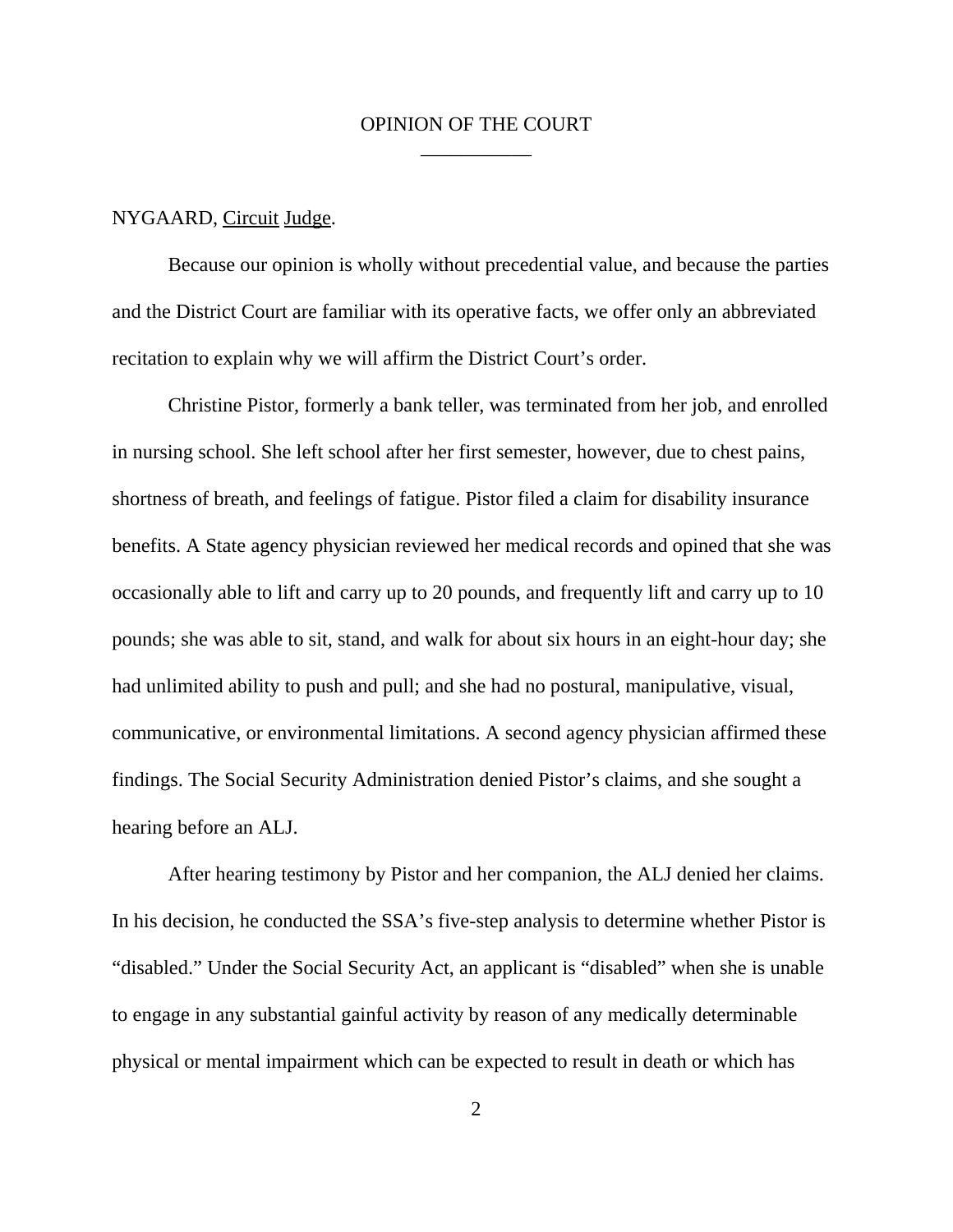lasted or can be expected to last not less than 12 months. The Social Security Administration has promulgated regulations which set forth a five-step analysis to guide its analysis. In the first four steps, the claimant must show that she (1) is not currently engaged in gainful employment because she (2) is suffering from a severe impairment (3) that meets or medically equals a listed impairment or (4) that leaves her lacking the residual functional capacity to return to her previous work. If she satisfies step three, the claimant is *per se* disabled. If she instead satisfies step four, the Commissioner must show that other jobs she could perform exist in the national economy in significant numbers.

Pistor argues that the ALJ's findings with respect to steps three and four are not supported by substantial evidence, and that the ALJ failed to consider, reconcile or reject conflicting probative evidence in the record. She also contends that the District Court erred by ignoring deficiencies in the ALJ's analysis and by conducting its own independent analysis of the facts and that the case must be remanded.

There is no evidence that Pistor's condition met the relevant Listed Impairments criteria. She did not suffer from chronic heart failure, or ischemic heart disease, and she was able to perform adequately on an exercise test. As for her residual functional capacity, the ALJ gave great weight to the physicians' reports and found Pistor's assertions "not totally credible." Her cardiologist's reports indicated that Pistor's condition improved substantially over the course of her treatment.

Pistor argues that the ALJ failed to explain why he found her not entirely credible, and failed to consider McGuire's testimony. We think it is sufficiently clear that the ALJ